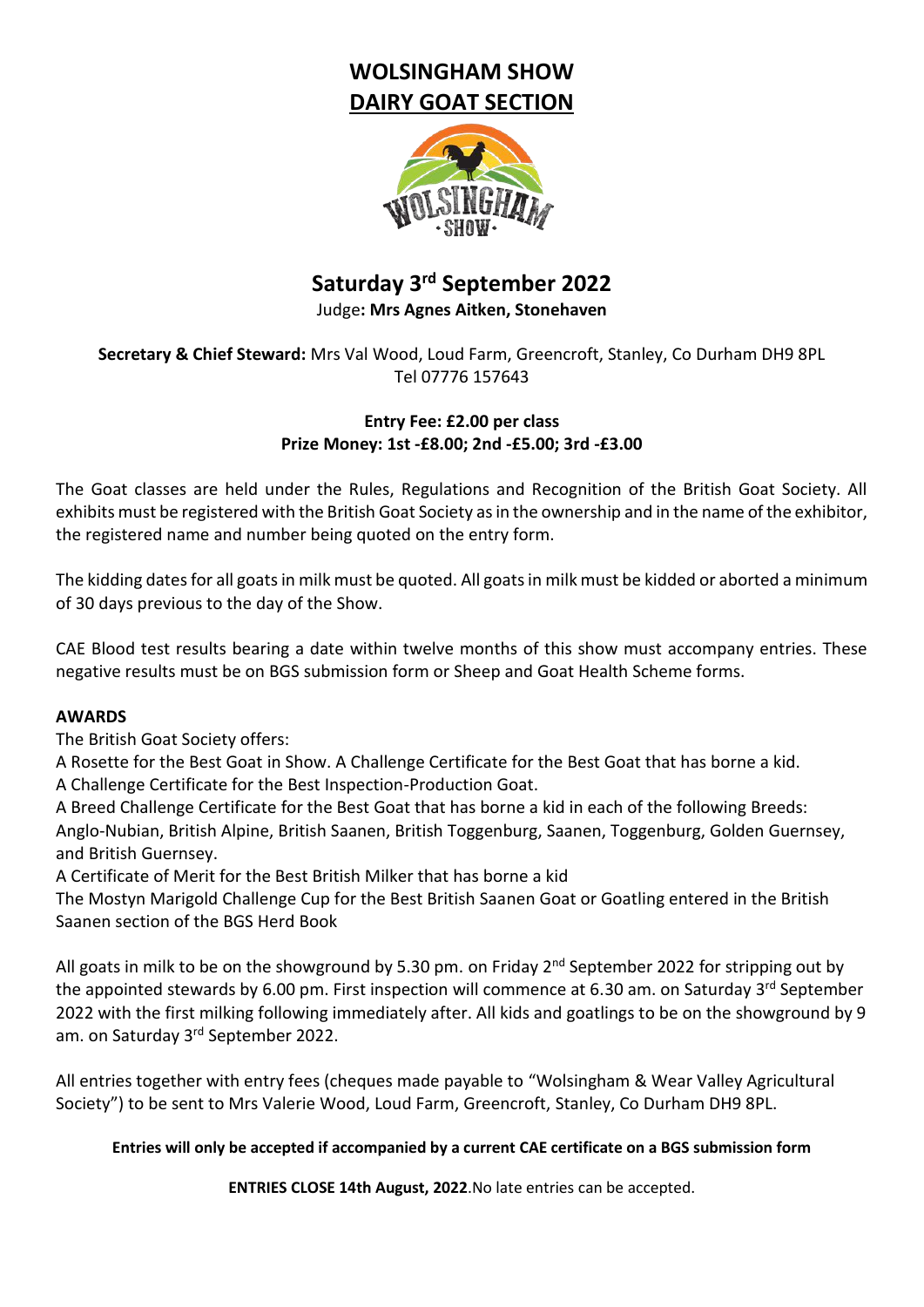**Female goat that has borne a kid, any age, in milk entered in the following sections of the herd Book**

- Class 1 Pure Saanen
- Class 2 Pure Toggenburg
- Class 3 British Saanen
- Class 4 British Toggenburg
- Class 5 British Alpine
- Class 6 Anglo Nubian
- Class 7 Golden Guernsey or British Guernsey
- Class 8 Any Other Variety

#### **Female goat that has not borne a kid, over one but not exceeding two years of age, entered in the following sections of the herd Book**

- Class 9 Pure Saanen
- Class 10 Pure Toggenburg
- Class 11 British Saanen
- Class 12 British Toggenburg
- Class 13 British Alpine
- Class 14 Anglo Nubian
- Class 15 Golden Guernsey/British Guernsey
- Class 16 Any Other Variety

#### **Female goat over two months, but not exceeding one year, entered in the following sections of the herd Book**

- Class 17 Pure Saanen
- Class 18 Pure Toggenburg
- Class 19 British Saanen
- Class 20 British Toggenburg
- Class 21 British Alpine
- Class 22 Anglo Nubian
- Class 23 Golden Guernsey/British Guernsey
- Class 24 Any Other Variety

#### **Milking Competitions**

**Class 25**. Milking competition for goats that have only kidded once.

**Class 26.** Milking competition for goats that have kidded more than once.

CAN ALL EXHIBITORS PLEASE ENSURE WRIST BANDS ARE ATTACHED SECURELY BEFORE ENTERING THE SHOW FIELD

PLEASE FOLLOW GOVERNMENT COVID-19 GUIDELINES WHILST AT THE SHOW

PLEASE FIND UPTO DATE INFORMATION ON OUR WEBSITE AND FACEBOOK/TWITTER PAGES. TICKETS ALSO AVAILABLE VIA OUR WEBSITE[: www.wolsinghamshow.co.uk](http://www.wolsinghamshow.co.uk/)